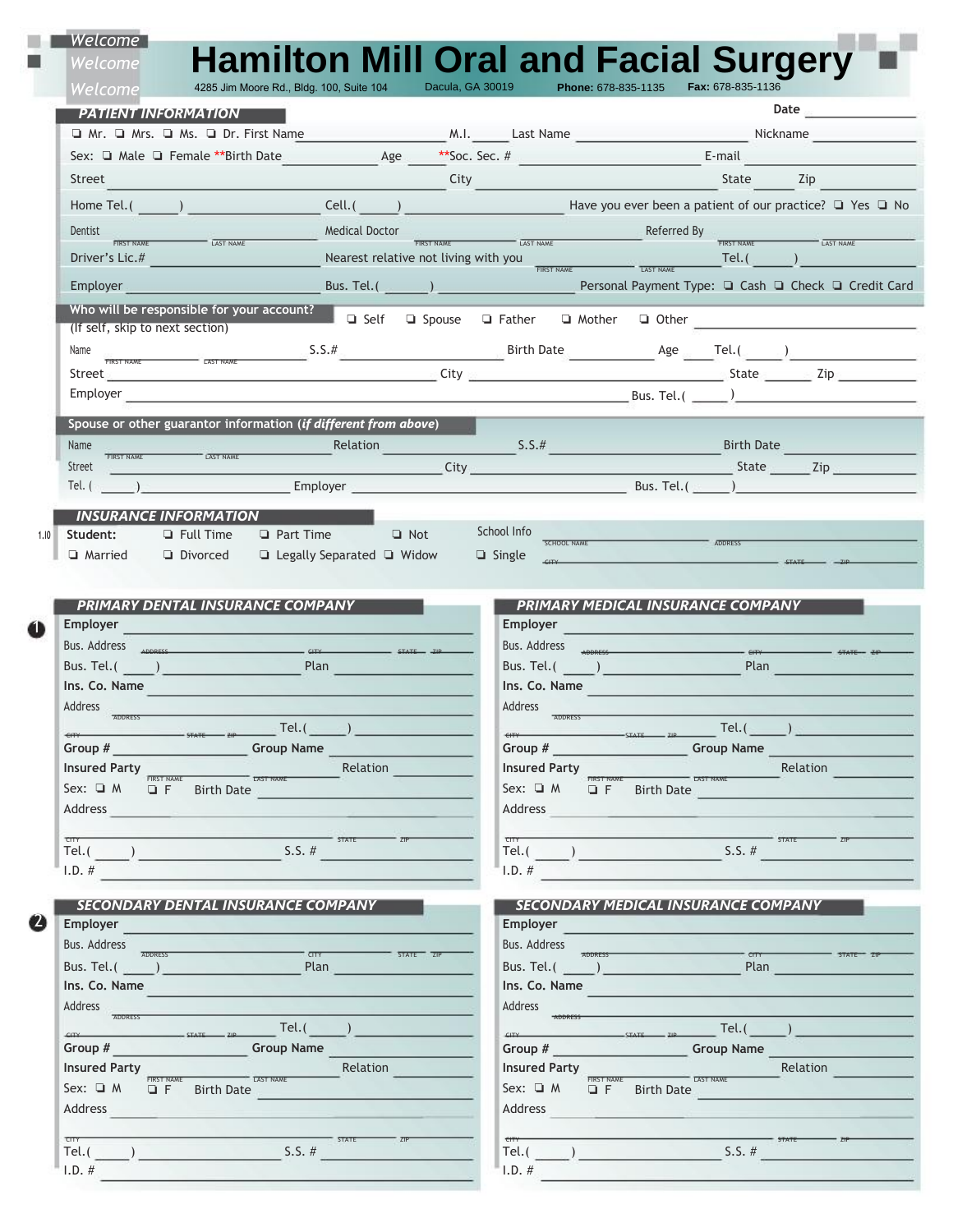## *HEALTH HISTORY*

**To our patients:** Although oral surgeons primarily treat the area in and around your mouth, your mouth is a part of your entire body. Health problems that you may have or medication that you may be taking, could have an important interrelationship with the care, that you will be receiving. Thank you for answering the following questions. Your answers are for our records only and will be considered confidential.

Reason for today's office visit

|                                                                                             | Yes | No |
|---------------------------------------------------------------------------------------------|-----|----|
| 99. Are you in good health?<br>Height<br>Weight                                             |     |    |
| 100. Have there been any changes in your general health in the past year?                   |     |    |
| 101. Are you under the care of a physician?<br>Date of last visit                           |     |    |
| If so, for what are you being treated?                                                      |     |    |
| 102. Have you had any illness, operation or been hospitalized in the past five years?       |     |    |
| If so, describe                                                                             |     |    |
| 103. Do you have unhealed/recurrent injuries or inflamed areas, growths or sore spots in or |     |    |
| around your mouth? If so, describe where                                                    |     |    |
| 104. Do you have a prosthetic joint/implant? If so, describe where                          |     |    |
| 105. Have you had a heart valve replacement or vascular graft?                              |     |    |

|     | <b>HAVE YOU HAD OR DO YOU</b>                    |               |              |     | <b>HAVE YOU HAD OK DO YOU</b><br><b>CURRENTLY HAVE</b>                                                   |
|-----|--------------------------------------------------|---------------|--------------|-----|----------------------------------------------------------------------------------------------------------|
|     | <b>CURRENTLY HAVE</b>                            | <b>Yes No</b> | <b>NOTES</b> |     |                                                                                                          |
| 106 | Rheumatic fever?                                 |               |              | 135 | Thyroid trouble?                                                                                         |
| 107 | Damaged heart valves /<br>mitral valve prolapse? |               |              | 136 | Diabetes?                                                                                                |
| 108 | Heart murmur?                                    |               |              | 137 | Low blood sugar?                                                                                         |
| 109 | High blood pressure?                             |               |              | 138 | Kidney trouble?                                                                                          |
| 110 | Low blood pressure?                              |               |              | 139 | Are you on dialysis?                                                                                     |
| 111 | Chest pain / angina?                             |               |              | 140 | Swollen ankles, arthritis or<br>joint disease?                                                           |
| 112 | Heart attack(s)?                                 |               |              | 141 | Osteoporosis / Osteopenia?                                                                               |
| 113 | Irregular heart beat?                            |               |              | 142 | Osteonecrosis                                                                                            |
| 114 | Cardiac pacemaker?                               |               |              | 143 | Stomach ulcers?                                                                                          |
| 115 | Heart surgery?                                   |               |              | 144 | Contagious diseases?                                                                                     |
| 116 | Bronchitis, chronic cough?                       |               |              | 145 | Sexually transmitted diseases?                                                                           |
| 117 | Asthma?                                          |               |              | 146 | Are you immunosuppressed?                                                                                |
| 118 | Hay fever / sinus problems?                      |               |              | 147 | possibly from transplant surgery, etc.<br>Problems with the immune system                                |
| 119 | Snoring / sleep apnea?                           |               |              |     | possibly from medication / surgery, etc.                                                                 |
| 120 | Difficult breathing / other lung trouble?        |               |              | 148 | Delay in healing?                                                                                        |
| 121 | Tuberculosis?                                    |               |              | 149 | A tumor or growth?                                                                                       |
| 122 | Emphysema?                                       |               |              | 150 | Radiation therapy / chemotherapy                                                                         |
| 123 | Do you smoke?                                    |               |              | 151 | Chronic fatigue / night sweats?                                                                          |
|     |                                                  |               |              | 152 | Are you on a diet?                                                                                       |
| 124 | Do you use chewing tobacco?                      |               |              | 153 | History of drug abuse/recreational                                                                       |
| 125 | <b>Blood transfusion?</b>                        |               |              | 154 | drugs like marijuana?<br>A history of alcohol abuse?                                                     |
| 126 | Blood disorder such as anemia?                   |               |              | 155 | Contact lenses?                                                                                          |
| 127 | Bruise easily?                                   |               |              | 156 | Eye disease / glaucoma?                                                                                  |
| 128 | Bleeding tendency / abnormal bleed?              |               |              |     |                                                                                                          |
| 129 | Hepatitis, jaundice, or liver disease?           |               |              | 157 | Mental health problems?                                                                                  |
| 130 | Infectious mononucleosis?                        |               |              | 158 | A removable dental appliance?                                                                            |
| 131 | Gallbladder trouble?                             |               |              | 159 | Pain and clicking of jaws when eat                                                                       |
| 132 | Fainting spells?                                 |               |              | 160 | Malignant hyperthermia?                                                                                  |
| 133 | Convulsions / epilepsy?                          |               |              | 161 | <b>IF YOU ARE HAVING SURGERY</b><br>TODAY, have you had anything to<br>eat or drink in the last 6 hours? |
| 134 | Stroke?                                          |               |              | 160 | Who is driving you home?                                                                                 |

|     | <b>HAVE YOU HAD OR DO YOU</b>                                                                            |        |       |
|-----|----------------------------------------------------------------------------------------------------------|--------|-------|
|     | <b>CURRENTLY HAVE</b>                                                                                    | Yes No | NOTES |
| 135 | Thyroid trouble?                                                                                         |        |       |
| 136 | Diabetes?                                                                                                |        |       |
| 137 | Low blood sugar?                                                                                         |        |       |
| 138 | Kidney trouble?                                                                                          |        |       |
| 139 | Are you on dialysis?                                                                                     |        |       |
| 140 | Swollen ankles, arthritis or<br>joint disease?                                                           |        |       |
| 141 | Osteoporosis / Osteopenia?                                                                               |        |       |
| 142 | Osteonecrosis                                                                                            |        |       |
| 143 | Stomach ulcers?                                                                                          |        |       |
| 144 | Contagious diseases?                                                                                     |        |       |
| 145 | Sexually transmitted diseases?                                                                           |        |       |
| 146 | Are you immunosuppressed?<br>possibly from transplant surgery, etc.                                      |        |       |
| 147 | Problems with the immune system?<br>possibly from medication / surgery, etc.                             |        |       |
| 148 | Delay in healing?                                                                                        |        |       |
| 149 | A tumor or growth?                                                                                       |        |       |
| 150 | Radiation therapy / chemotherapy?                                                                        |        |       |
| 151 | Chronic fatigue / night sweats?                                                                          |        |       |
| 152 | Are you on a diet?                                                                                       |        |       |
| 153 | History of drug abuse/recreational<br>drugs like marijuana?                                              |        |       |
| 154 | A history of alcohol abuse?                                                                              |        |       |
| 155 | Contact lenses?                                                                                          |        |       |
| 156 | Eye disease / glaucoma?                                                                                  |        |       |
| 157 | Mental health problems?                                                                                  |        |       |
| 158 | A removable dental appliance?                                                                            |        |       |
| 159 | Pain and clicking of jaws when eating?                                                                   |        |       |
| 160 | Malignant hyperthermia?                                                                                  |        |       |
| 161 | <u>IF YOU ARE HAVING SURGERY</u><br>TODAY, have you had anything to<br>eat or drink in the last 6 hours? |        |       |
| 160 | Who is driving you home?                                                                                 |        |       |
|     |                                                                                                          |        |       |